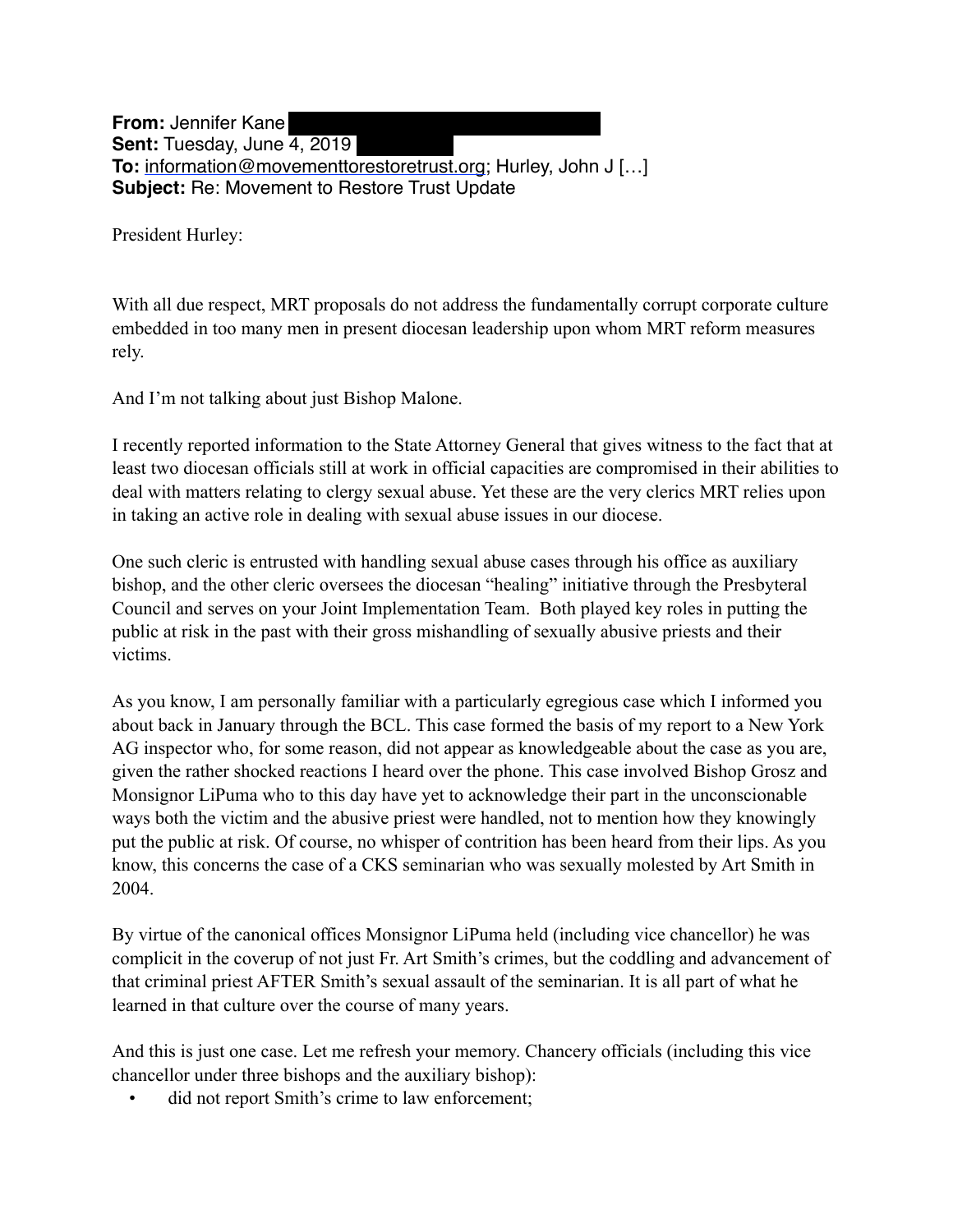- would not permit the seminarian to report the crime to law enforcement—contrary to New York State statues. (The victim, on his own initiative, wrote his own report of the sexual assault and mailed it to officials at 795.);
- let Smith remain with full faculties as a working priest in the very parish where the assault took place without any serious discipline or remedial actions for his body, mind or soul for seven years;
- let Smith remain a canonical pastor of two congregations during those seven long years;
- **never informed the laity** of his dangerous inclination to cross boundaries to fulfill his sexual appetites;
- never gave adequate treatment or support to their own seminarian who was an innocent victim sent by CKS to live with the predator priest at his rectory as part of his priestly formation. That makes it a workplace crime.

THAT is what corrupt corporate culture looks like. But it got worse.

To add to the horror of this situation, I remind you that the diocese bestowed upon Smith the honor of "Priest of the Month" AFTER the sexual assault. All the while, Smith was permitted to celebrate televised Masses, an outrageous situation which created a false aura of public trustworthiness for this sexual predator, not to mention inflicting more pain upon the victim (later ordained a priest) who had to witness his sexual molester honored by the diocese.

LiPuma next played a key role in 2012 in getting Smith assigned to the nursing home where Smith (not surprisingly) was accused of inappropriate interactions with two young men. Were nursing home officials aware of Smith's criminal propensity before placement? This is being examined, but not by the MRT for some reason.

We have an auxiliary bishop similarly entrenched in years of coverups including this case of the seminarian. But his actions, I remind you, only added to the abominations when we consider his threats of retaliation to the seminarian if he spoke a word about this crime to anyone. Has the MRT questioned the victim? You all know who he is. I reported these threats to the State AG because such workplace threats of retaliation under these circumstances are a crime. We also note that Grosz was a classmate of both Art Smith and Fabian Maryanski whom he clearly protected following their abuse reports. Why does this fact not prick the interest of the people serving on MRT?

Instead, these men (LiPuma and Grosz), get a free pass from the very lay organization that purports to represent our interests in the diocese and help the bishop restore trust. It is more than reasonable that MRT's first order of business should be to recommend **dismantling this deviant corporate culture and the men steeped in it before attending to the other bullet points in its recent set of proposals**. My brother in Christ, with all due respect, men without integrity in diocesan leadership aren't going to reform or instill trust in anything.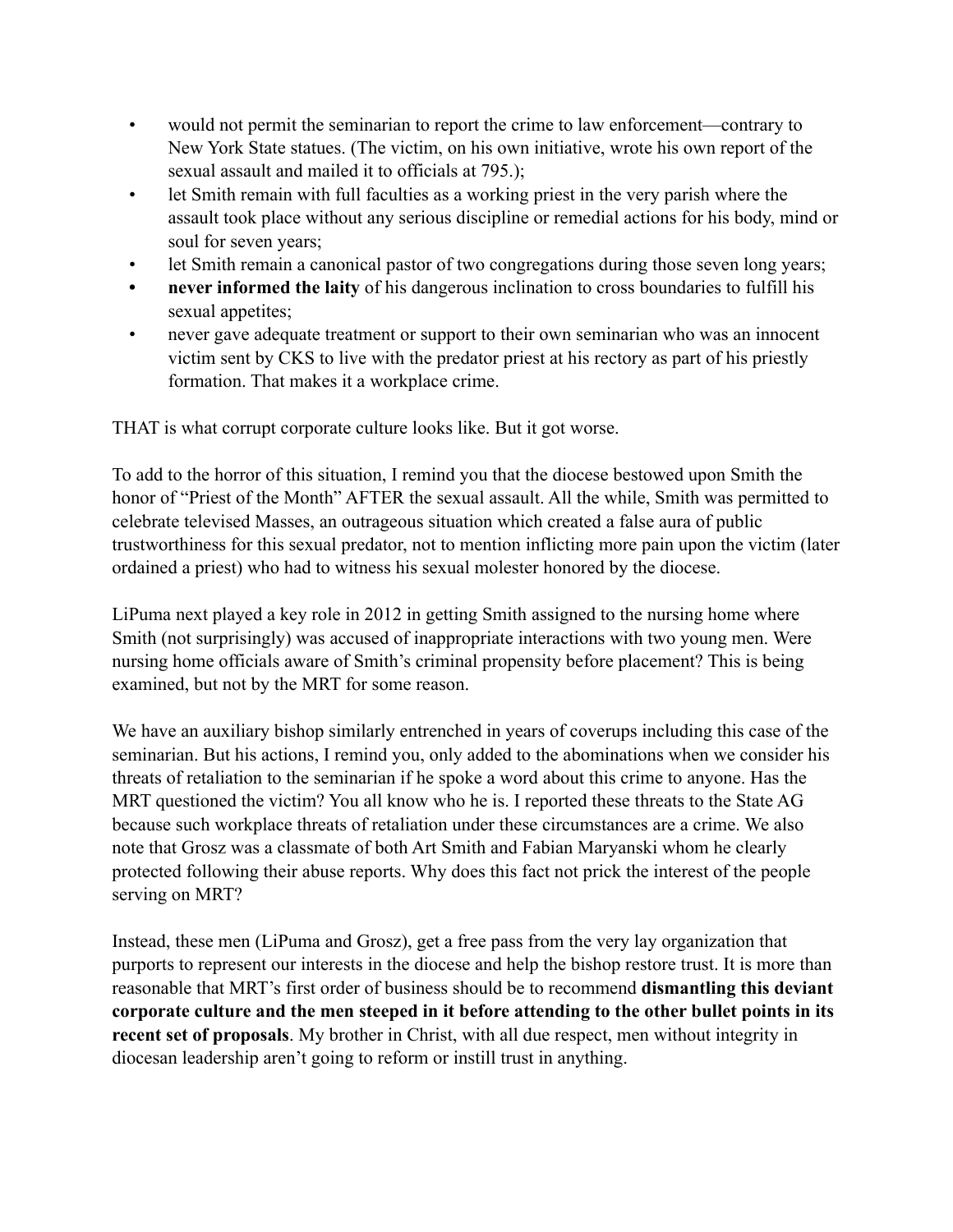We properly ask at this point in the story, what kind of men would work so hard to provide cover for this sexually abusive priest? I implore you to carefully and prayerfully consider this question. It's about integrity. But their coverup becomes more shocking when we discover how the innocent seminarian's mailed-in report was handled at 795. Back in January, I implored you and the BCL to follow that lead. Today, the New York State Attorney General is. The State will discover that the report would have first gone to LiPuma. Ultimately, it would have taken men with integrity in the chancery and the seminary to actually follow state laws governing the reporting of such criminal acts in the workplace. The moral obligation, of course, was completely ignored.

## That should bother us.

This is where the human element comes in and what many of us find so desperately lacking in the recent proposals meant to help our diocese heal. They fail to acknowledge the very real concern that the diocese and this lay group still rely on fundamentally flawed clerics who have more than demonstrated they lack the integrity necessary to follow "protocols and procedures" much less Gospel values or New York State law. Are their careers worth the damage they inflicted? That's why the MRT's recommendation to have a metropolitan bishop oversee abuse reports of a bishop is just as naive as having Grosz oversee the sexual abuse reports of his two classmates. Do you not see how such a recommendation is an insult to the intelligence of the laity? Credible allegations of criminal abuse should be reported to law enforcement. Period. Are there really laypeople who don't agree with that statement these days? We have learned the hard way with McCarrick (who also abused seminarians) that bishops cannot police bishops. How could such an august group of laity seriously recommend keeping such credible reports (on anyone in the diocese) in-house?

To make matters worse, we not only let these men complicit in coverups oversee the clergy sexual abuse crisis, we promote them! OLV is now led by the very monsignor who for years was entrenched in a culture at 795 that put the public's safety at risk. And this appointment (an advancement in his career) is incredibly met with NO resistance from MRT. In what world does a monsignor who is connected to the very sexual abuse coverups which civil authorities are investigating get an advancement in his career?

Clearly, any lay group purporting to represent laity in advising the bishop should demand that he put a stop to advancing clerics who participated in criminal coverups in any way for any reason (because clerics like LiPuma could have refused orders and/or resigned their positions). It is more than reasonable to point out that such clerics, through their own decisions, forfeited any right to claim a position of authority or have a say in the healing process. That LiPuma additionally leads the Diocesan Presbyteral Council, for example, shows us a gross lack of seriousness on the diocese's part to restore trust. His service on the JIT calls into question the seriousness with which the MRT takes its task on behalf of working to restore trust among laity. This is particularly in light of the fact that so many who serve on the MRT know the horrific details of how the seminarian's abuse case was handled.